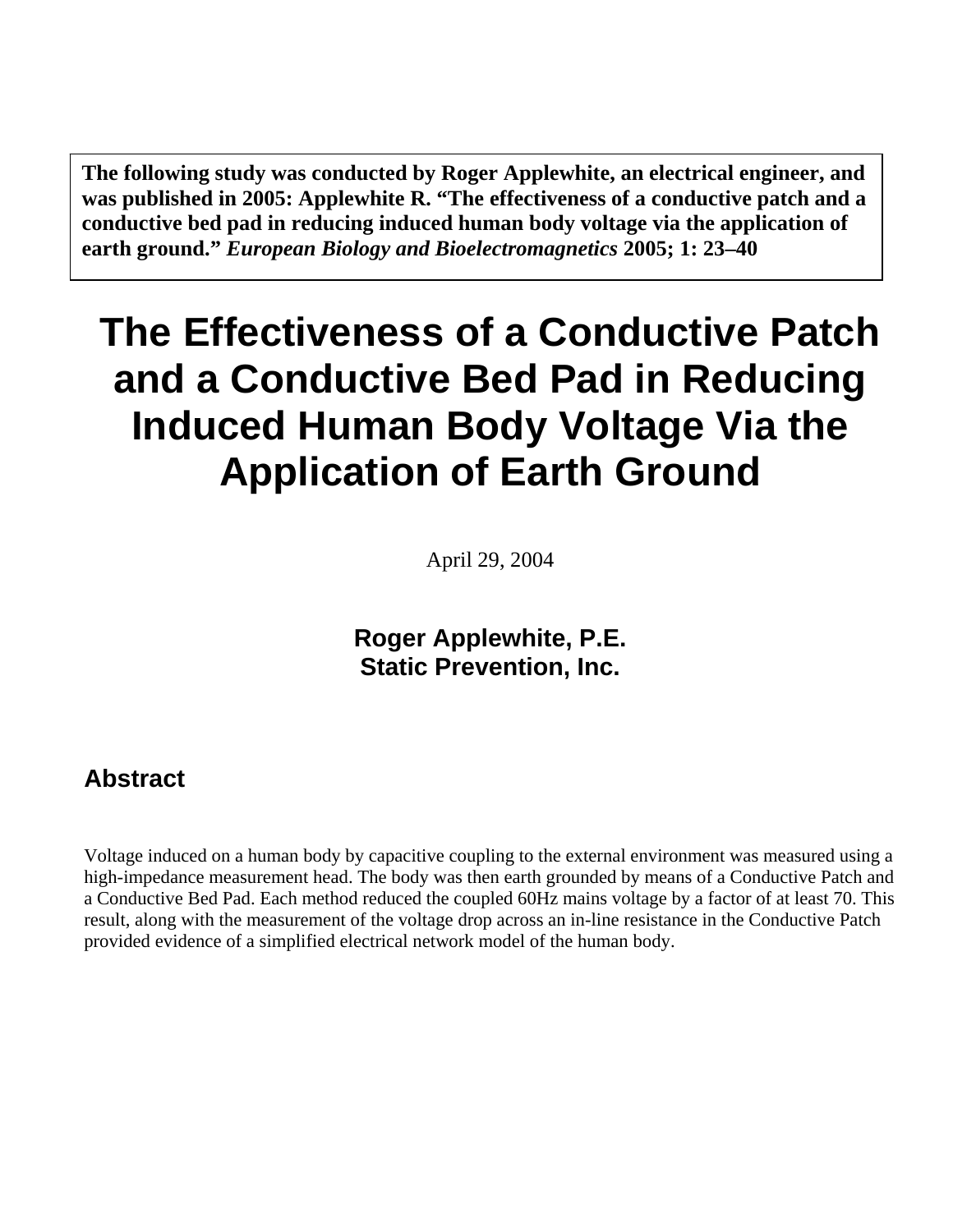## **Table of Contents**

<span id="page-1-0"></span>

|                                     | $-1-$ |
|-------------------------------------|-------|
| Table of Contents $\sqrt{2}$ - 2 -  |       |
|                                     |       |
| $Test Model$ $-$                    |       |
|                                     |       |
|                                     |       |
|                                     |       |
|                                     |       |
|                                     |       |
| $Conclusion$ $\qquad \qquad$ - 15 - |       |
|                                     |       |
|                                     |       |
|                                     |       |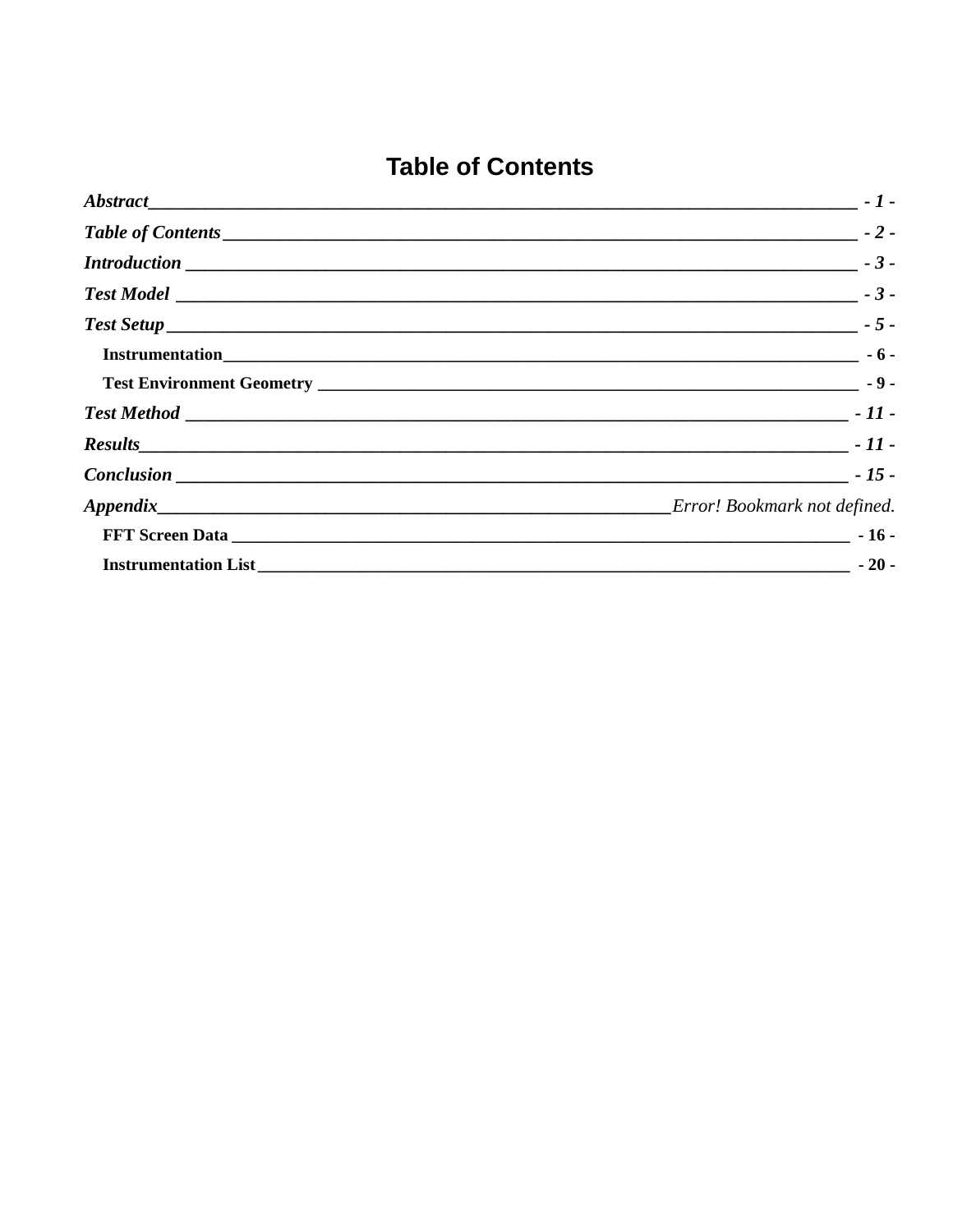#### <span id="page-2-0"></span>**Introduction**

The human body exists in an environment filled with electromagnetic fields. Since the body has conductive elements, these fields can induce currents and voltages. In recent years, there has been much interest in both the scientific and lay communities of the possible biophysical effects of these electrical inductions. Many now believe that human health can be compromised by electromagnetic fields under certain conditions.

Research is now underway in the biomedical community to quantify the health effect. In parallel with that effort, other parties are developing engineered methods of mitigating the induced voltages and currents. As the connection between physical ailments and electromagnetic fields are established, efficacious methods of treating and/or preventing these ailments via induction mitigation will become available.

This study is concerned with the effectiveness of two such methods of electromagnetic field mitigation on the human body. It focuses in particular on the reduction of body surface voltage by bringing the skin to the earth's electrical potential by either conduction or significant capacitive coupling. This study does not investigate the reduction of induced currents, nor does it study the effect of body surface voltage on health.

### **Test Model**

Environmentally induced voltage on the human body arises due to a variety of phenomenon. These can be broadly classified depending on the time dependent nature of the voltage. If the voltage changes are at a rate that is on the order of seconds or minutes, it is termed *static*. If it changes at a faster rate, it is termed *dynamic* or *AC*. This study focuses specifically on the latter, or AC voltage.

Generally speaking, if an object is not conductively connected to an AC voltage source such as a power outlet, any AC voltages induced on it occur due to capacitive coupling between an AC electromagnetic source (such as a mains wire) and the object. The alternating electric field of the source induces a voltage on the object. The reference for this voltage is the same as the voltage reference of the source.

The amount of induced voltage on the object depends not only on the voltage of the AC source and the magnitude of the capacitive link between it and the object, but on the capacitive link between the object and the AC source's voltage reference. Normally, the earth's potential is used as this reference, and we use it in this study as well.

If we specify the human body as the object, then the strength of the AC source, along with the magnitude of the capacitive links to the AC source and the earth, determine the voltage induced on the body. A simplified electrical network can be used to represent this model: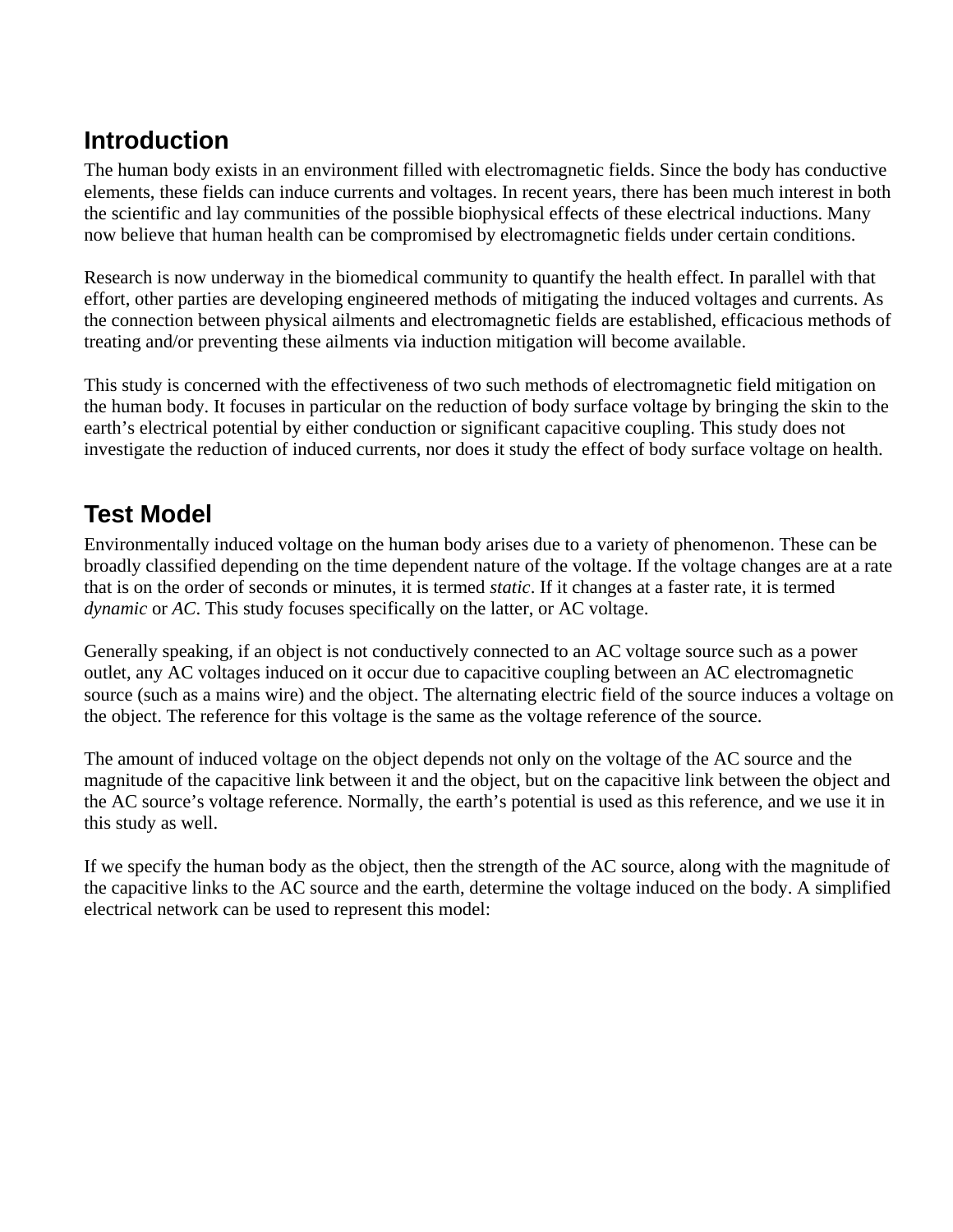<span id="page-3-0"></span>

*Figure 1, Electrical Network Model of the Human Body* 

In reality, the electrical behavior of the body and its interaction with electromagnetic fields in the environment is substantially more complex, and includes other elements such as resistance and inductance. However, for the purposes of this study, this model is useful in understanding the effect of earth grounding the human body, and is widely accepted as a reasonable approximation of a real body's electrical response, as long as the spectral content of interest is not of too high a frequency.

The amount of capacitance of the human body relative to the earth is generally regarded to be  $100pF<sup>1</sup>$  $100pF<sup>1</sup>$  for large voltages and is the value assumed for modeling purposes here. The capacitance to common AC sources, such as mains wires, is highly dependent on the geometry of a particular situation and the presence of conductors. Anecdotal measurements of body voltages have yielded results from 0 to 4 volts RMS. Using impedance analysis of the network in figure 1, the capacitance of the AC source to the human body can be estimated to be on the order of 1  $pF^2$  $pF^2$ .

Earth grounding the human body can be accomplished either through a conductive connection from the body or via a significant capacitive coupling. This can be represented in the network model as follows:



*Figure 2, Electrical Network Model of the Human Body Grounded* 

 $\overline{a}$ 

<sup>&</sup>lt;sup>1</sup> "An Investigation of Human Body Electrostatic Discharge," M.A. Kelly, G.E. Servais and T.V. Pfaffenbach, ISFTA, 1993 <sup>2</sup> Voltage ratio for a sinusoidal input is C1/(C1+C2), where C1 is the AC source coupling and C2 is the ambient earth ground

coupling.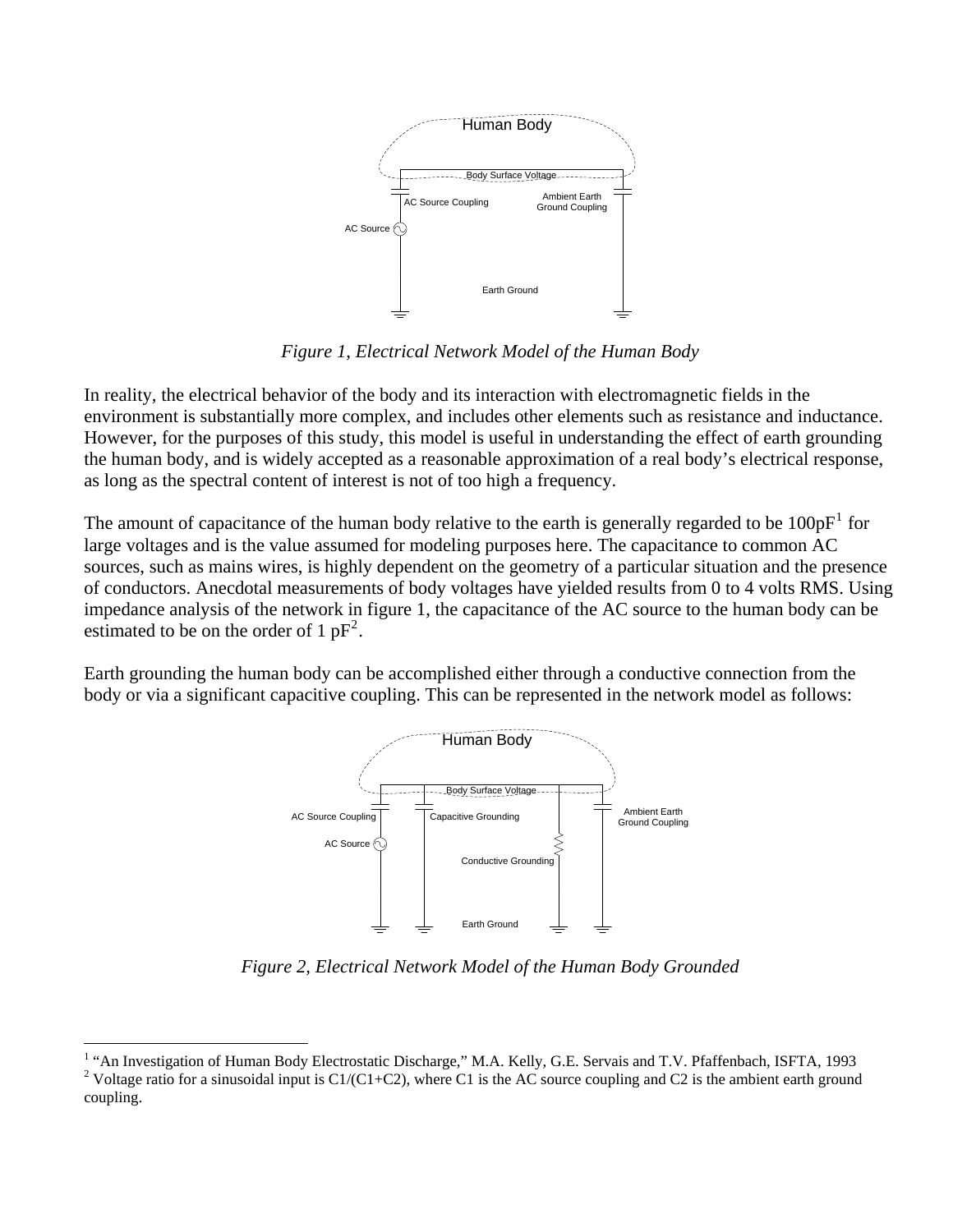<span id="page-4-0"></span>Again, impedance analysis can be used to determine the resulting body voltage due to this grounding. Due to the very small capacitances of the "AC Source – Human Body" coupling and the "Human Body – Earth Ground" coupling, the impedance of either grounding method does not have to be particularly low to achieve a theoretical reduction of body voltage of a significant amount. This study tests the practical manifestation of each of these grounding methods, the Conductive Patch and the Conductive Bed Pad respectively, and establishes whether they provide effective body voltage reduction.



*Figure 3, Conductive Patch* 



Figure 4, Conductive Bed PadTest Setup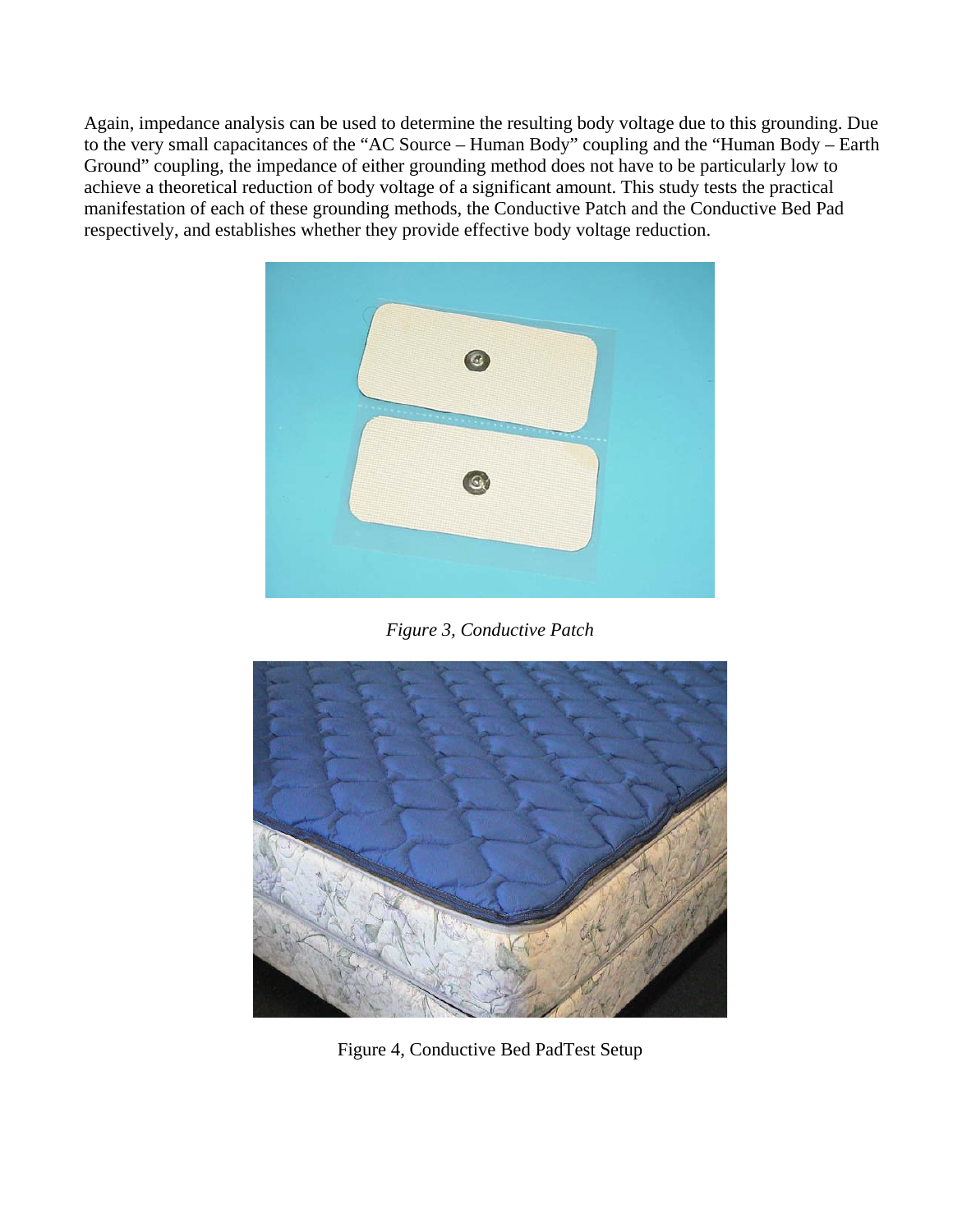#### <span id="page-5-0"></span>*Instrumentation*

The goal of the instrumentation design was to accurately detect body surface voltage without bias or unwanted interaction with the test environment. As the body voltage of interest is AC, the spectral content of the body voltage provides the most complete picture of the voltage. Therefore, a Tektronix TDS220 oscilloscope with FFT module was employed.

The electrical network model of the human body described previously illustrates some of the difficulties encountered when trying to measure body voltage induced by AC sources:

- 1. Measurement Impedance As noted, impedance analysis suggests that it does not require a significant amount of conductivity to the earth to reduce body voltage. Unfortunately, the measuring device used in this study, the Tektronix TDS200 oscilloscope, has some small conductivity to earth. Enough, in theory, to significantly reduce body voltage itself. Obviously, this would result in a contamination of the data.
- 2. Measurement Reference The oscilloscope displays voltages in reference to a certain ground, namely that provided by the 3d prong of a power outlet. Generally speaking, this prong is connected to earth ground at the point the mains power enters the building where the outlet is located. However, due to non-zero resistance in practice, and coupling to the mains hot lead, 3d prong ground can have a voltage that is different than the earth. This could introduce a reference bias.
- 3. Measurement Capacitive Coupling The probe used with the oscilloscope can also be capacitively coupled to the AC source, resulting in voltages on the probe that are not the body voltage.
- 4. Common Mode Error Due to Static Voltage on the Body The static voltage of the body, which is not being measured in this study, can alter the measurement of the AC voltage of the body if it is large enough. In many circumstances, the ratio of static to AC can be 1000 or more, causing measurement errors.

To combat these problems, instrumentation for the test was designed as follows: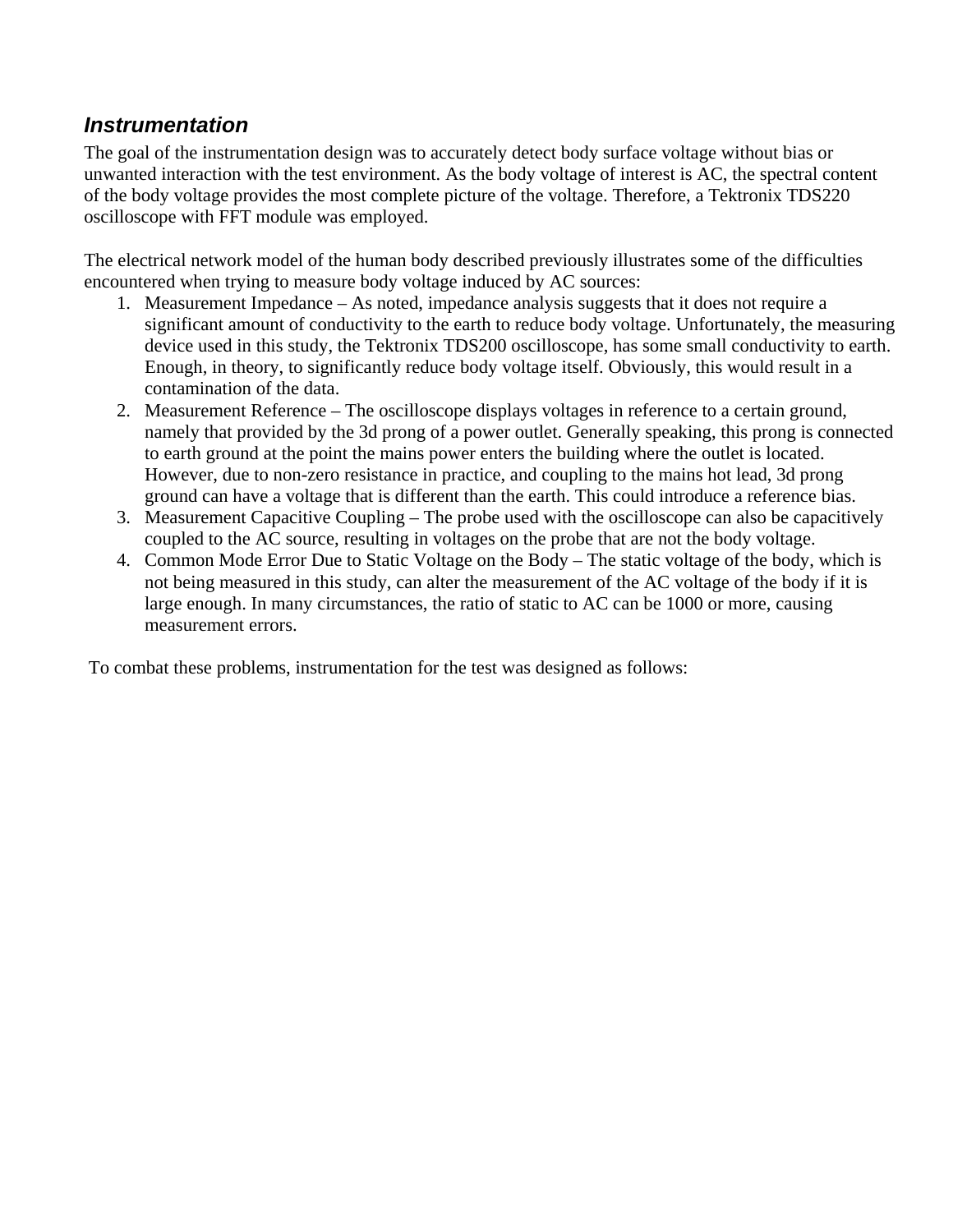

*Figure 5, Body Voltage Instrumentation*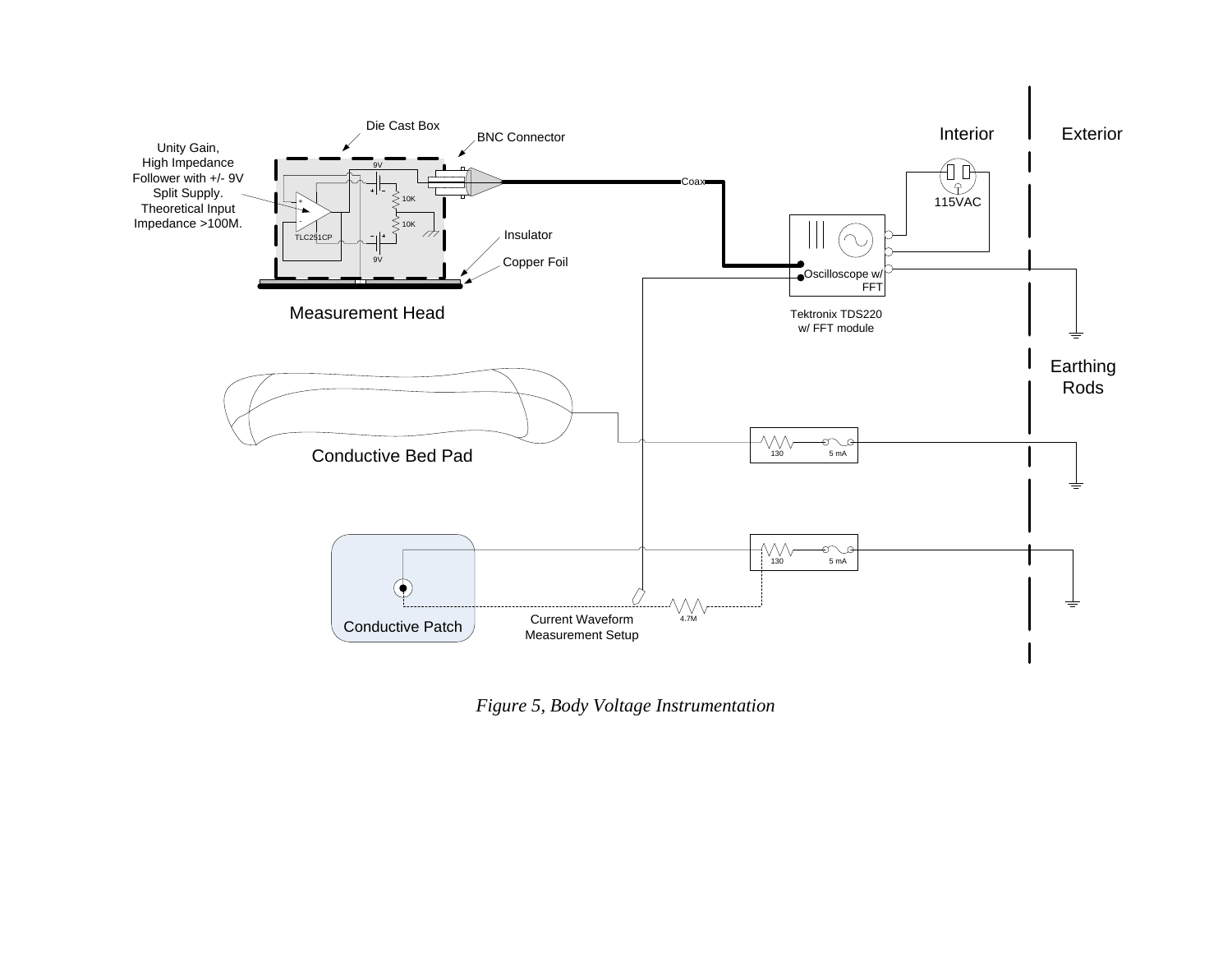The input impedance of the body voltage measurement head (Figure 6) is well in excess of 100 MegOhms. This should not alter the body voltage in a measurable way, as given by the impedance analysis of the network model. The dynamic range of the head unit is about 15 volts peak-to-peak, which is comfortably larger than the body voltages anecdotally reported. In addition, the head unit is completely enclosed in conductive steel, which continues the shielding path of the coaxial cable that connects it to the oscilloscope, and helps to shield the measurement head from stray capacitance. Finally, the head unit has a significant common mode rejection ratio (>60dB) and the test subject is earth grounded before each measurement to drain any parasitic static voltage.



*Figure 6, Measurement Head* 

The oscilloscope 3d prong was not connected to the power outlet, but rather to a grounding rod similar to that used by the Conductive Patch and Conductive Bed Pad. This made the ground references consistent.



*Figure 7, Ground Rod Assembly*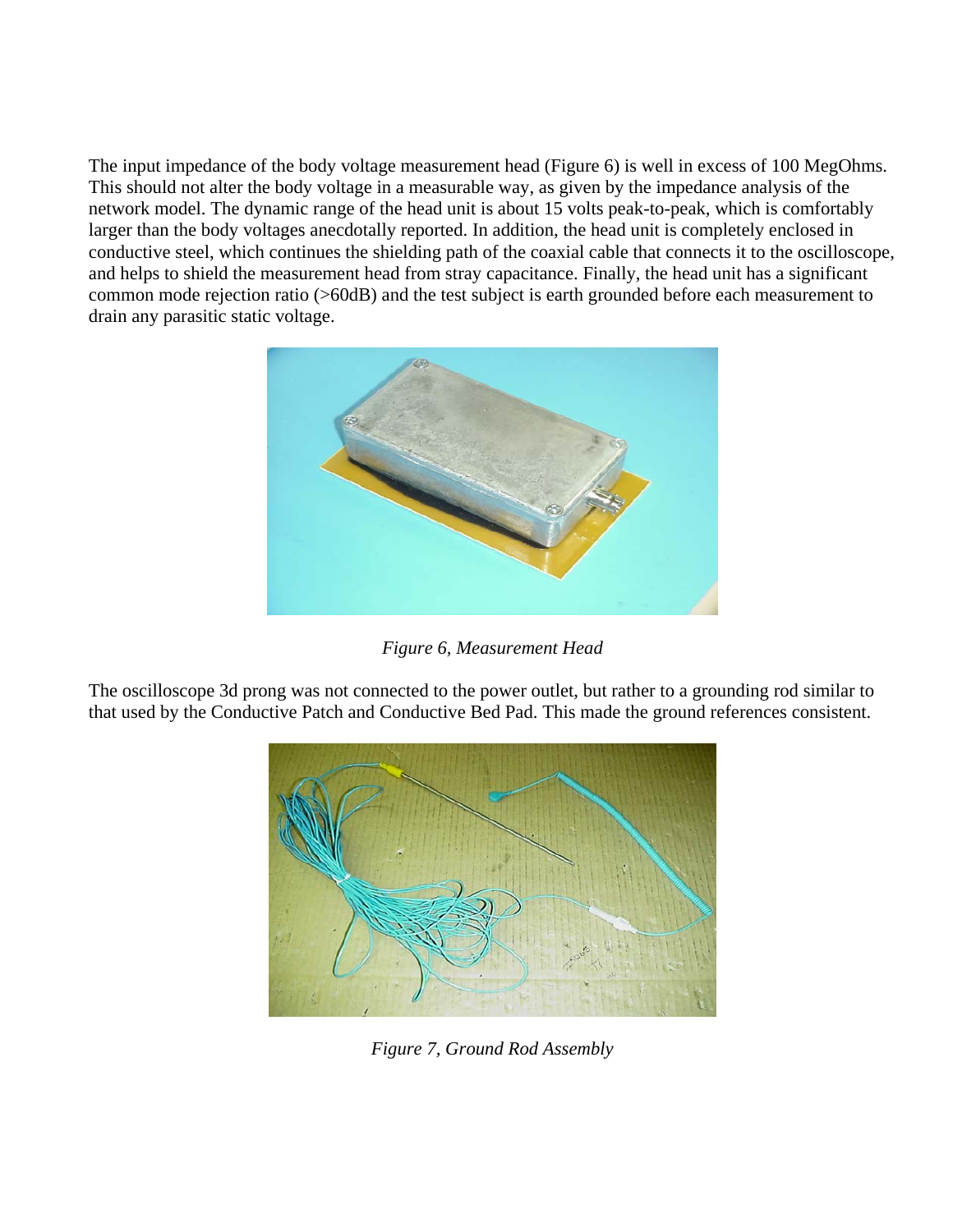#### <span id="page-8-0"></span>*Test Environment Geometry*

The test environment was laid out as shown in figure 8. Earth ground was connected via a steel rod inserted into moist soil to a depth of 11". The resistance measured between the rods was  $1 - 3$  KOhms. This amount is small compared to the impedances of the capacitive coupling being investigated.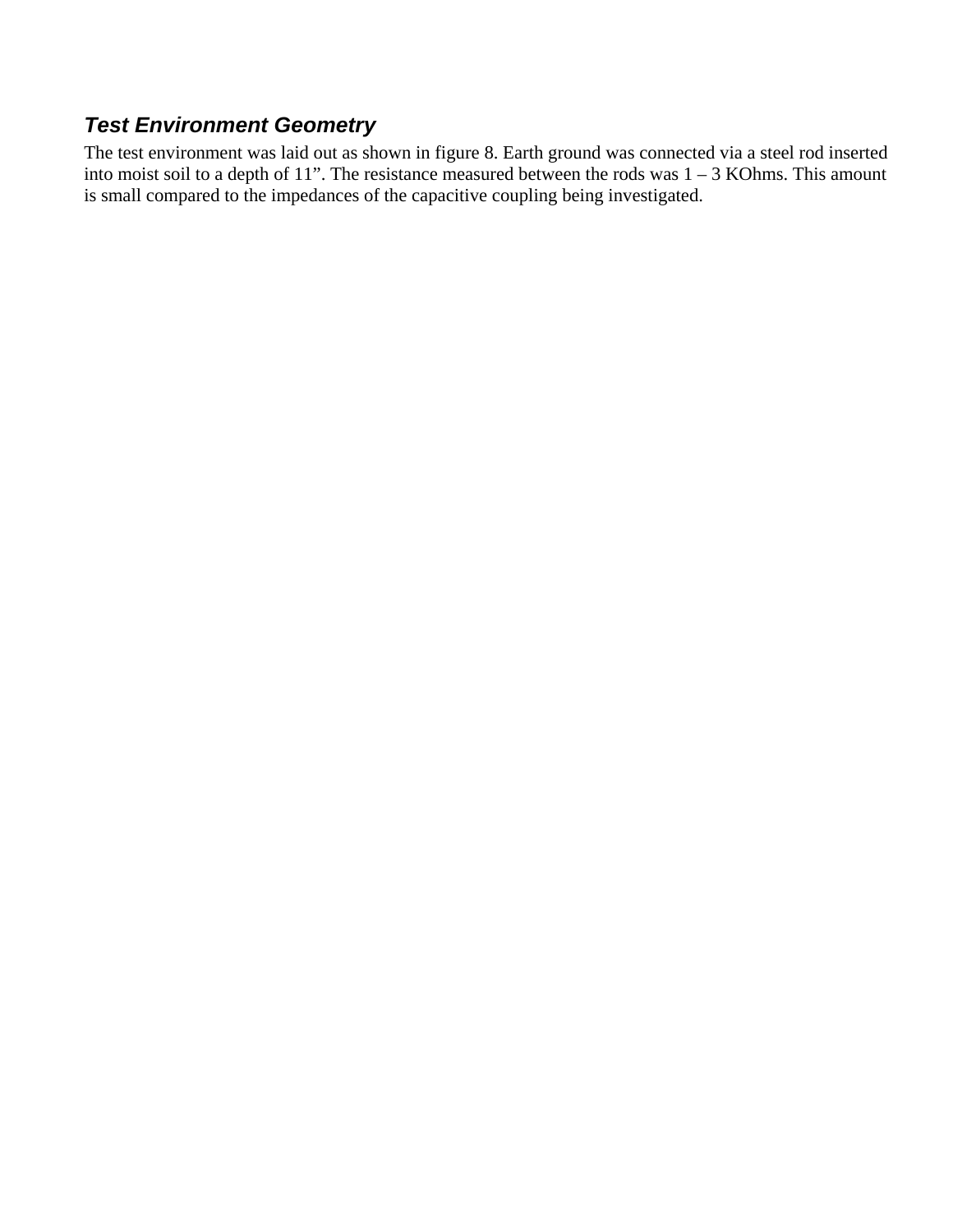

*Figure 8, Test Geometry*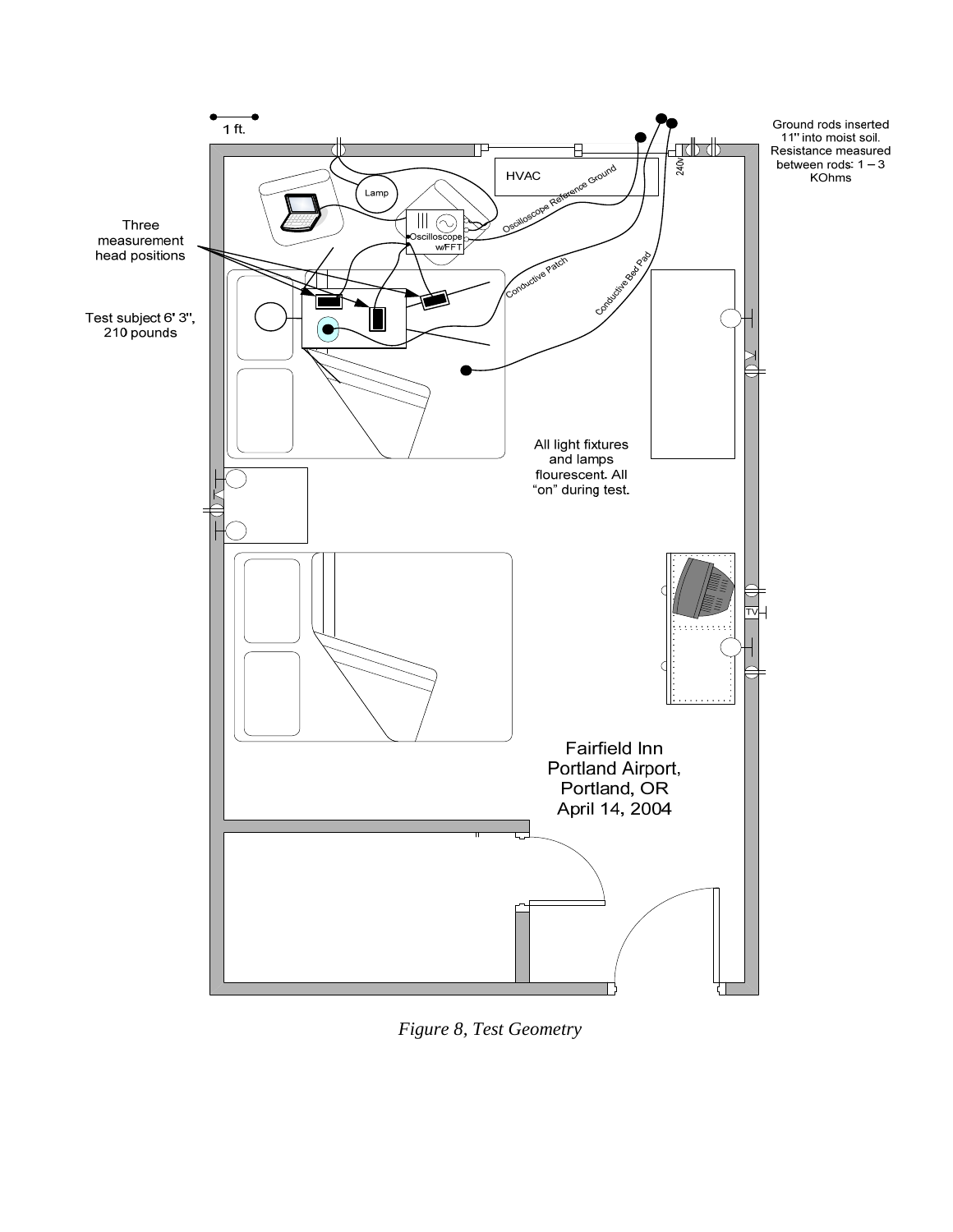#### <span id="page-10-0"></span>**Test Method**

The test was conducted on April 14, 2004 at the Fairfield Inn Portland Airport, Portland, OR.

The test subject (the author) remained prostrate on a bed while the measurement head was placed in one of three positions for measurement: left breast, abdomen, left thigh. Several measurements were taken until consistent results were found. In particular, it was discovered that body hair contacting the steel enclosure of the head unit provided enough conductivity to ground to substantially reduce body voltage. Great care was exercised to avoid this condition. Contact between the head unit and the skin was aided only by the weight of the unit, at about 1 pound.

The Conductive Patch, when tested, was applied underneath the right breast. The Conductive Bed Pad, when tested, was placed directly on the mattress, and then a thin top sheet placed over it before the subject laid on it. The coupling to the body, therefore, was assumed to be capacitive only.

A baseline FFT spectrum was recorded for each head position, and then the Conductive Patch and Conductive Bed Pad were tested in turn. The data was transmitted to a laptop computer via RS232 connection and stored. The FFT used a flattop window for amplitude accuracy and acquired 1024 points of the waveform to compute the transform from 0 to 500Hz. The Oscilloscope was AC coupled to the measurement head.

## **Results**

The baseline result for the three measurement head locations is shown in figure 9. The five most significant spectral modes were extracted. The remaining spectrum was less than -40 dB (0  $dB = 1$ Volt RMS), and therefore considered to be the noise floor. The dominant mode is at 60 Hz as expected. This mode is assumed to be the capacitively coupled effect of mains voltage on the body as described earlier in the document. The source of the remaining modes is unknown (other than 180Hz, an overtone of 60Hz), though none were greater than -25 dB. The position of the measurement head on the body had only a notional effect on the magnitude of the modes. As a check, the time domain waveform was also examined and visually measured for average amplitude. Converting this to RMS (assuming a sinusoidal crest factor) yielded a very similar result to the 60Hz mode on the spectrum analysis.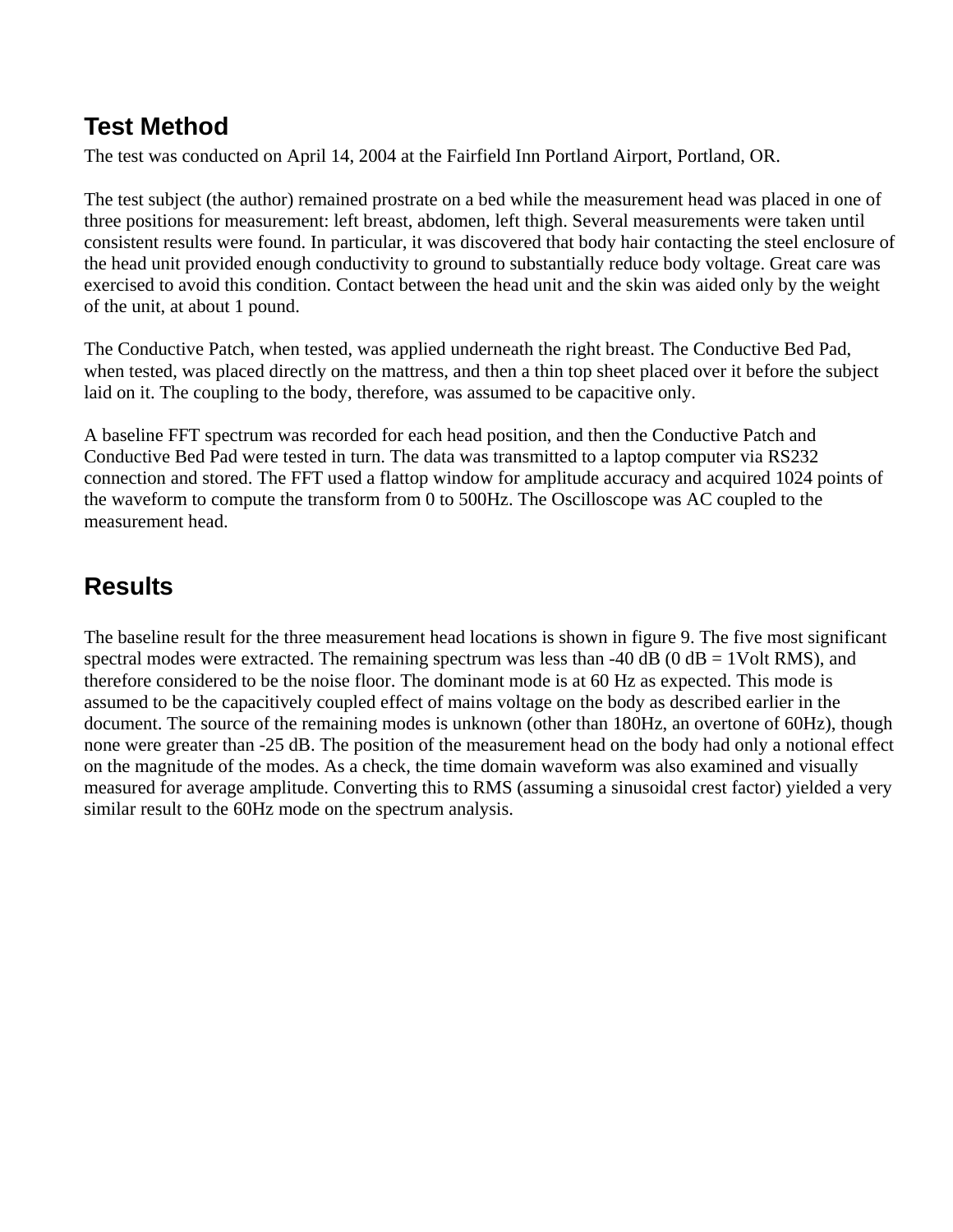



Next, the Conductive Patch was applied. The results are shown in figure 10 along with a 60Hz baseline comparison in figure 11. The reduction of the 60Hz mode to essentially the noise floor is consistent with the model of body grounding presented. The remaining modes were affected in a less dramatic fashion, with some even increasing in amplitude. There are many possible explanations for this, including electric fields generated by the body itself and not the environment, the noise rejection capability of the instrumentation setup (as these modes are still in the vicinity of the noise floor), or the impedance of the Conductive Patch. However, it is clear that the Conductive Patch reduced the 60Hz mode by a factor of about 70.



*Figure 10*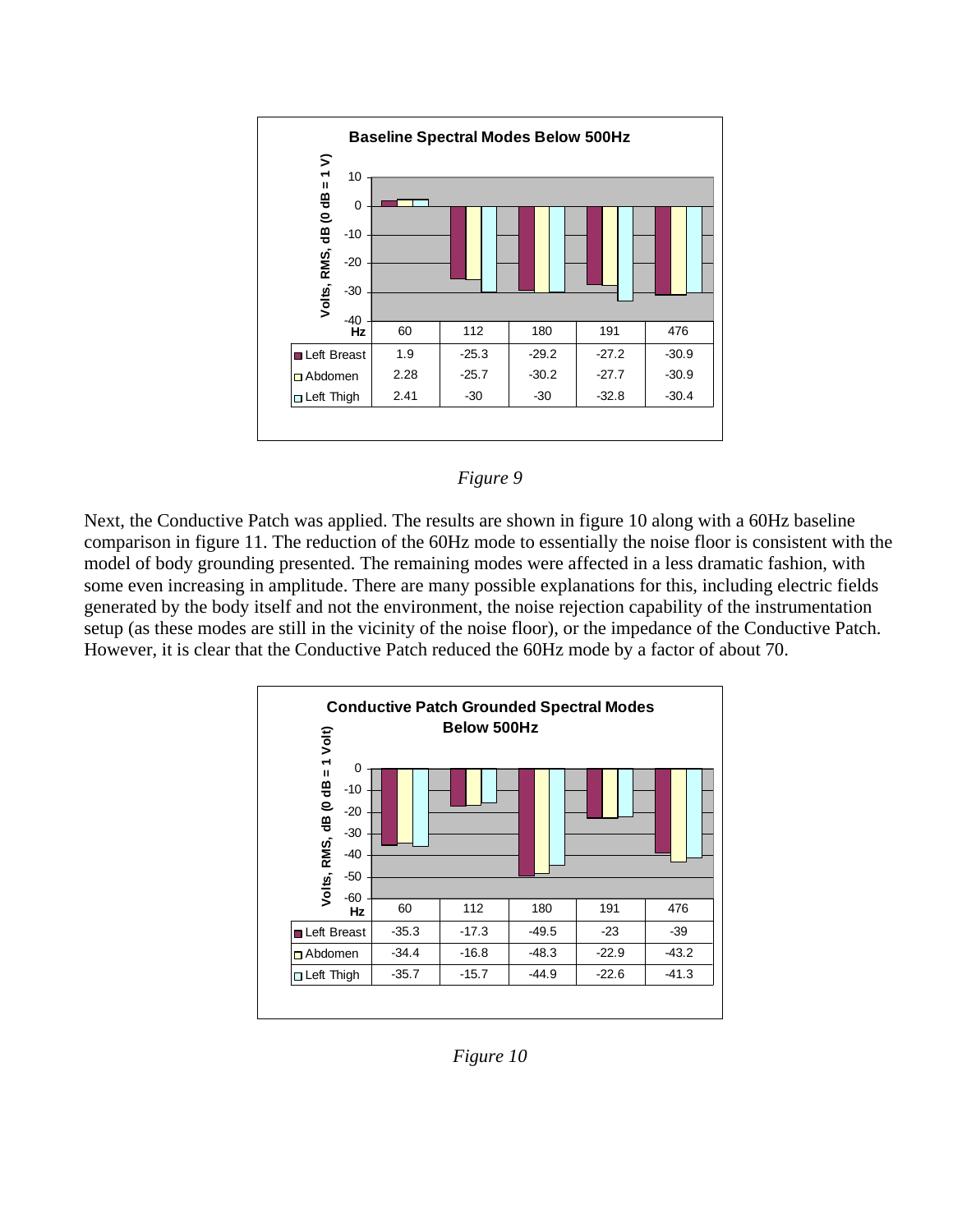



The Conductive Bed Pad produced very similar results, as shown in figures 12 and 13. The reduction factor increased to about 110.



*Figure 12*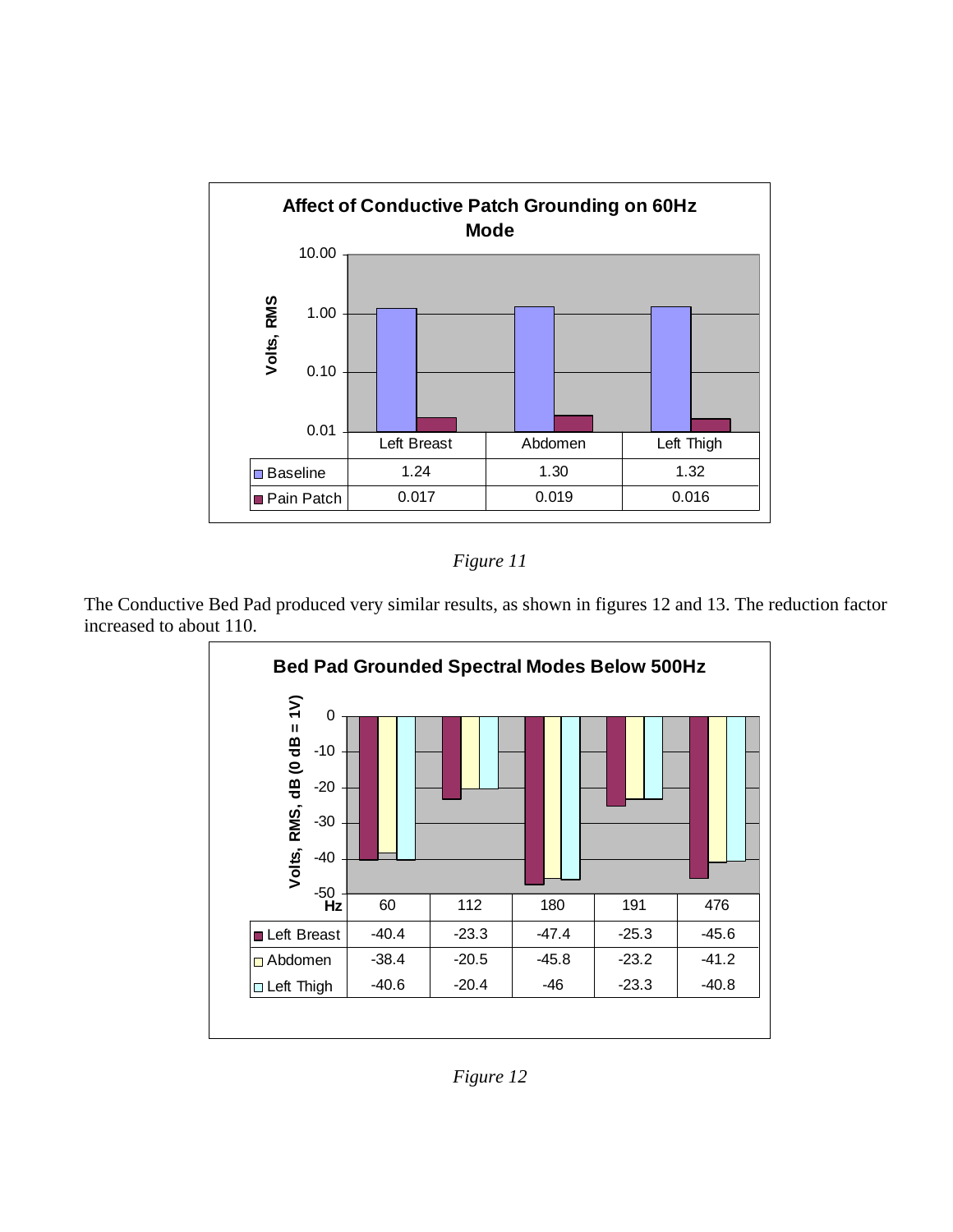

*Figure 13* 

As a final check of the network model, a probe was attached to the connection of the Conductive Patch as shown in figure 5, and the measurement head was placed on the left palm of the test subject. The purpose of this was to verify a voltage drop across the impedance to earth ground that represented the current into the body's capacitance as a result of the 60Hz electric field induction. In order to yield a voltage that clearly stood above the noise, a very large resistor (4.7M) was placed in line of the Conductive Patch. Along with the oscilloscope, this produced a total resistance addition of 820KOhm.

Figure 14 shows the ungrounded body voltage (labeled 3), the grounded body voltage described above (labeled 5) and the voltage drop across the impedance (labeled 2). As can be seen, body voltage is reduced, even through a relatively high impedance. This is consistent with our estimate of the small capacitive link between mains voltage and the body. In addition, the voltage drop waveform is of primarily the same shape as the original body voltage. The waveforms were moved along the time axis so as to make their peaks coincide, as a phase shift would be expected from impedance analysis. This is consistent with the current we expect to be entering the body capacitance from earth ground.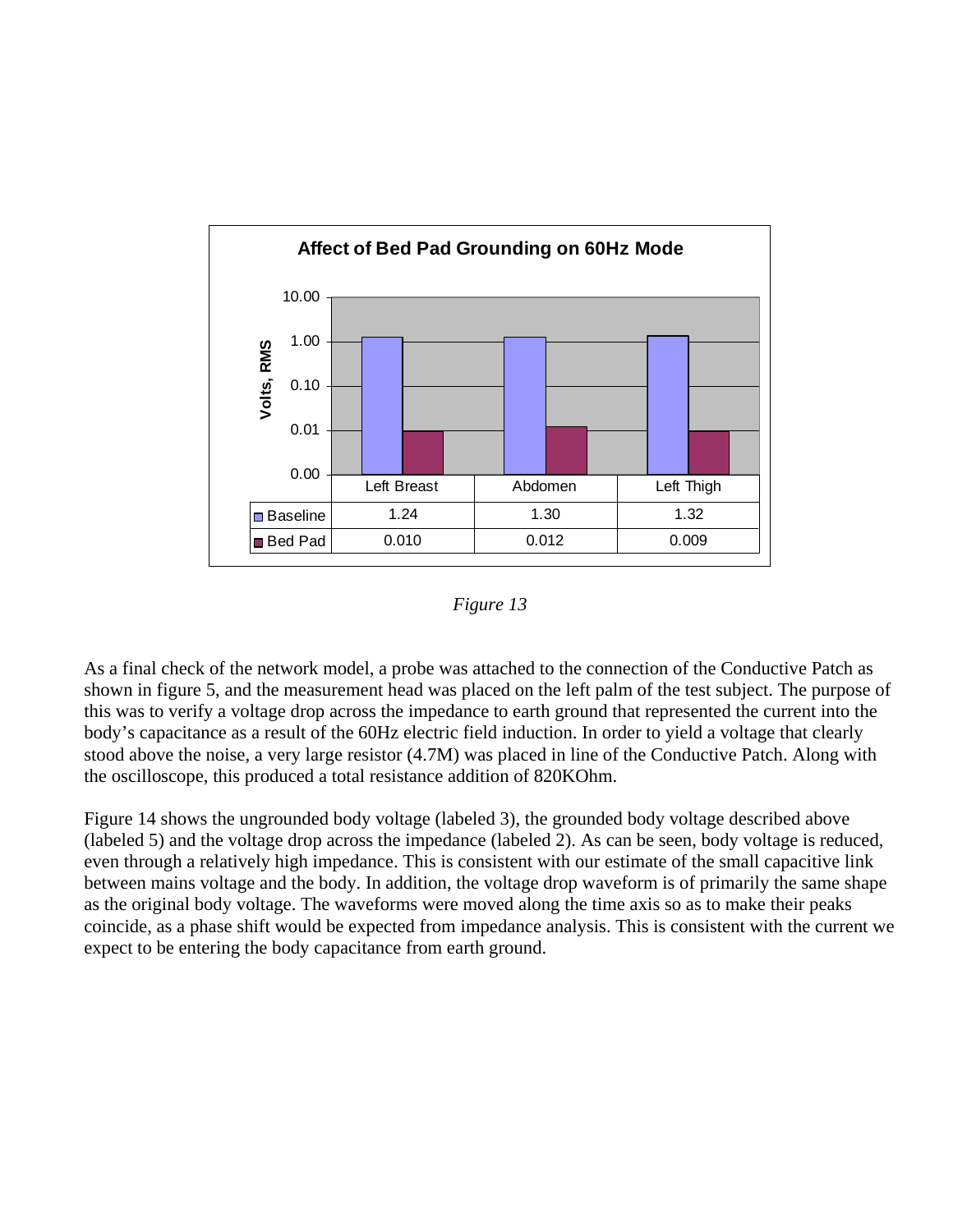<span id="page-14-0"></span>

*Figure 14, Current Through an Earth Grounding Connection* 

#### **Conclusion**

The testing performed confirms that the Conductive Patch and the Conductive Bed Pad are both effective in reducing the mains induced body voltage by a considerable amount. The test also provided evidence that the electric network model of the body used in this study generally explains the phenomenon demonstrated in the test.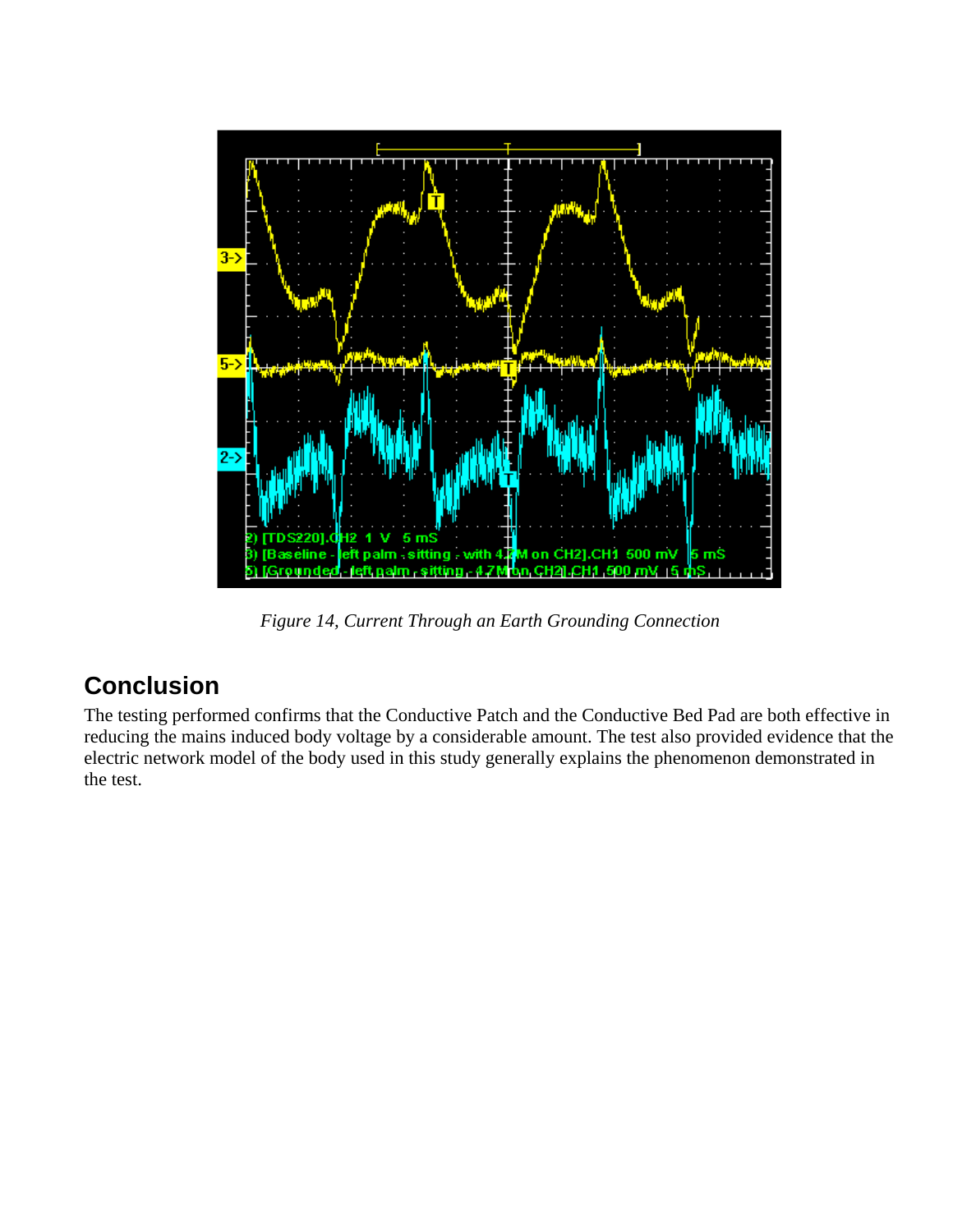## **Appendix**

#### *FFT Screen Data*



*Figure 15, Baseline FFT, Left Breast* 

![](_page_15_Figure_4.jpeg)

*Figure 16, Baseline FFT, Abdomen*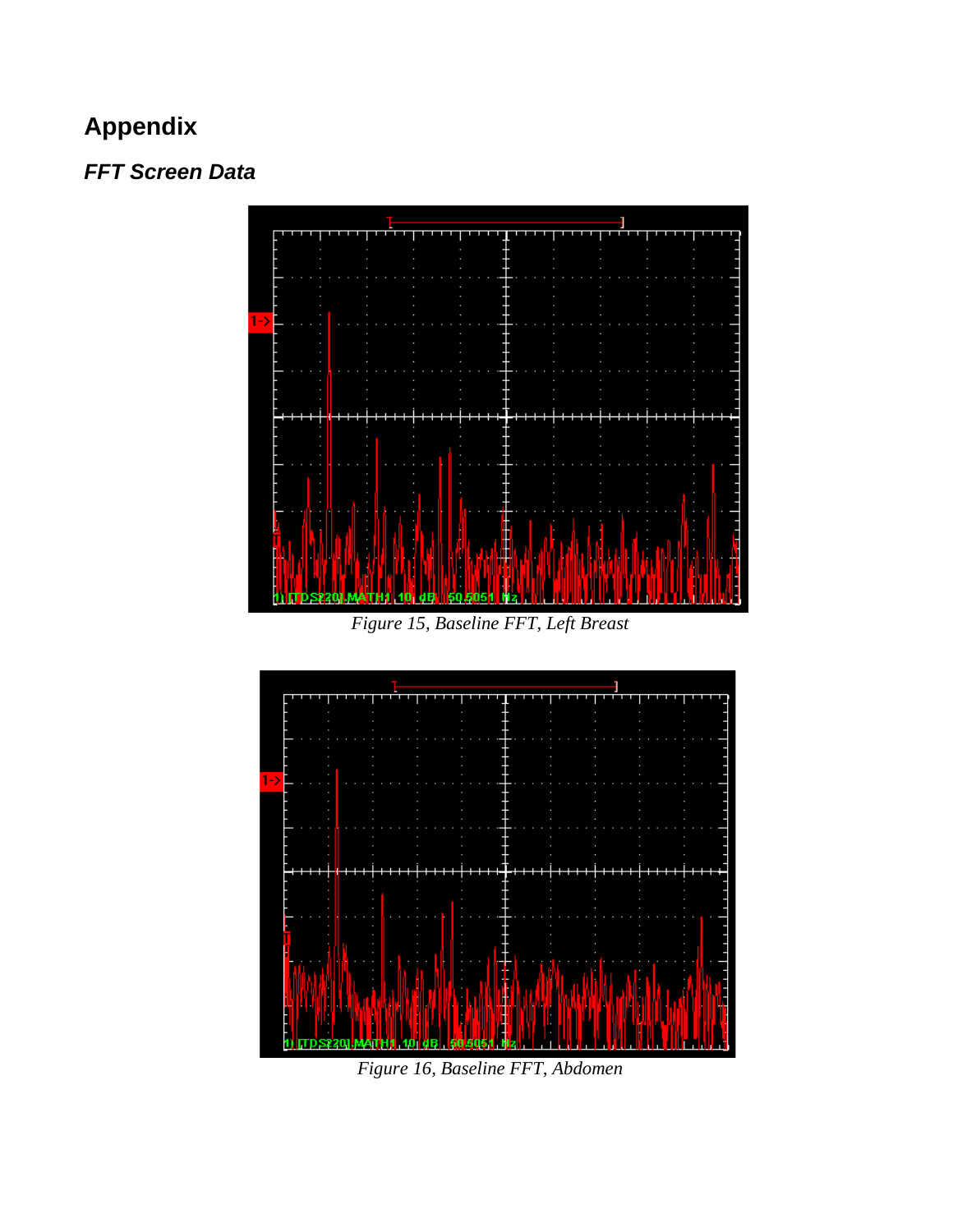![](_page_16_Figure_0.jpeg)

*Figure 17, Baseline FFT, Left Thigh*

![](_page_16_Figure_2.jpeg)

*Figure 18, Conductive Patch Grounded FFT, Left Breast*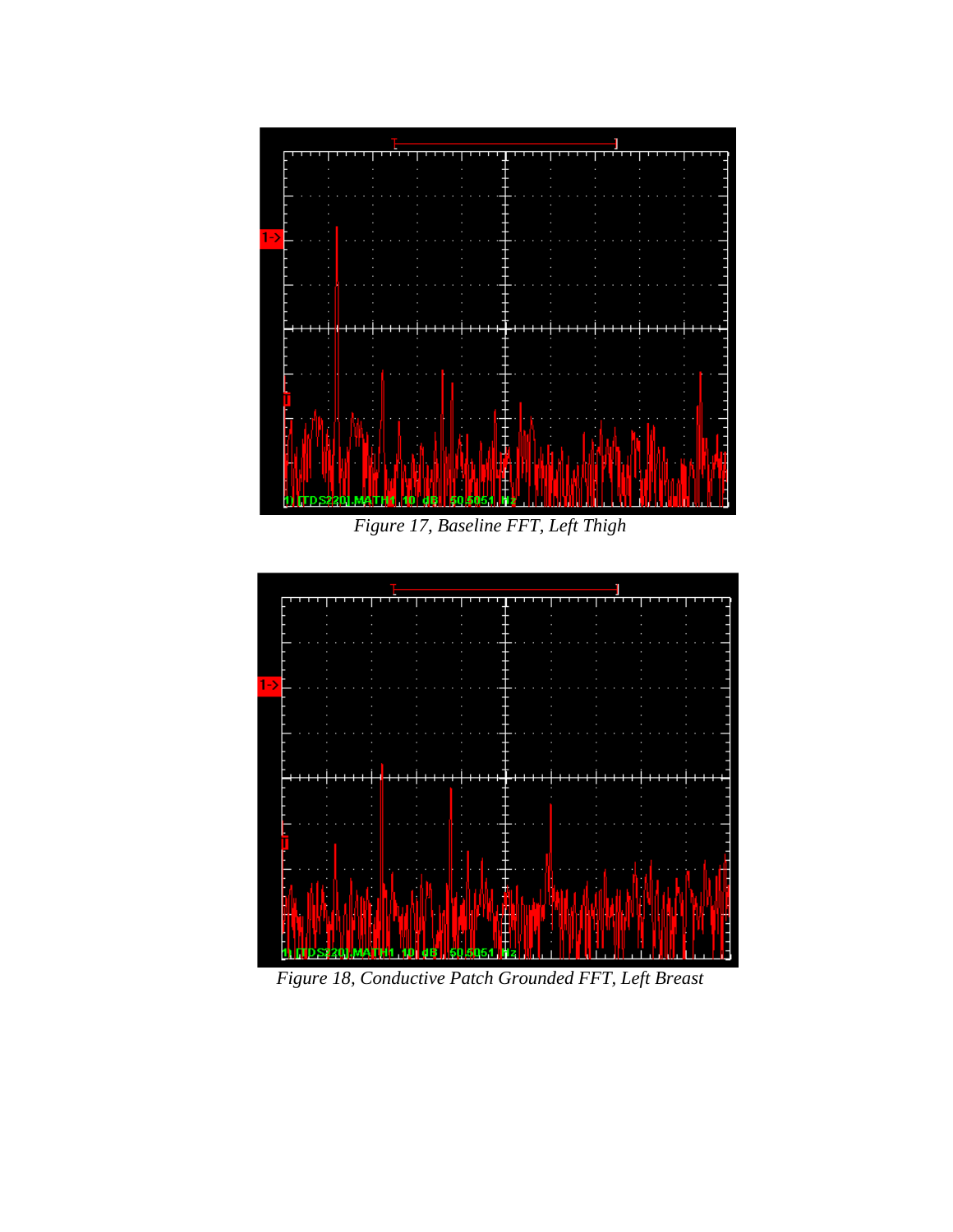![](_page_17_Figure_0.jpeg)

*Figure 19, Conductive Patch Grounded FFT, Abdomen*

![](_page_17_Figure_2.jpeg)

*Figure 20, Conductive Patch Grounded FFT, Left Thigh*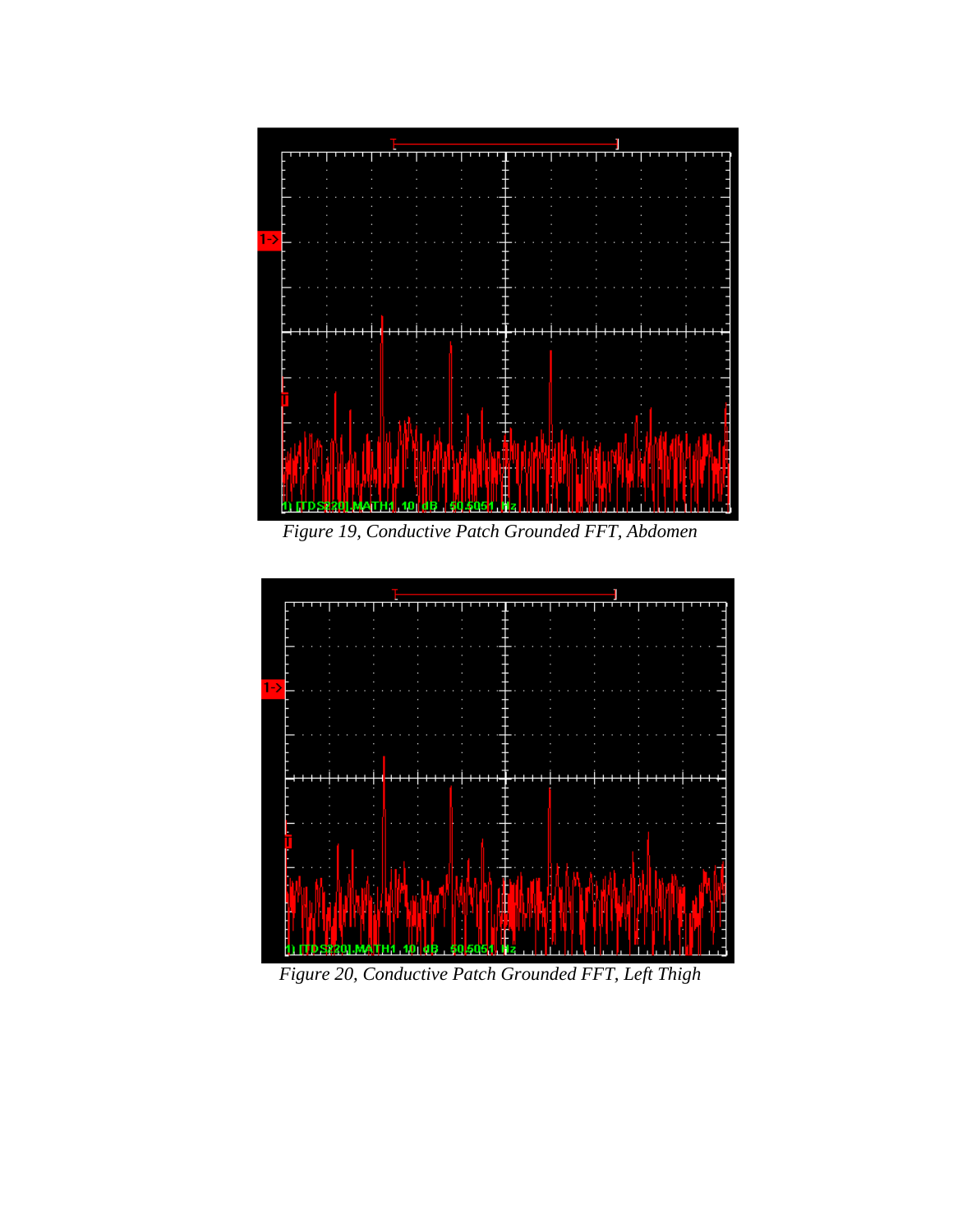![](_page_18_Figure_0.jpeg)

*Figure 21, Conductive Bed Pad Grounded FFT, Left Breast*

![](_page_18_Figure_2.jpeg)

*Figure 22, Conductive Bed Pad Grounded FFT, Abdomen*